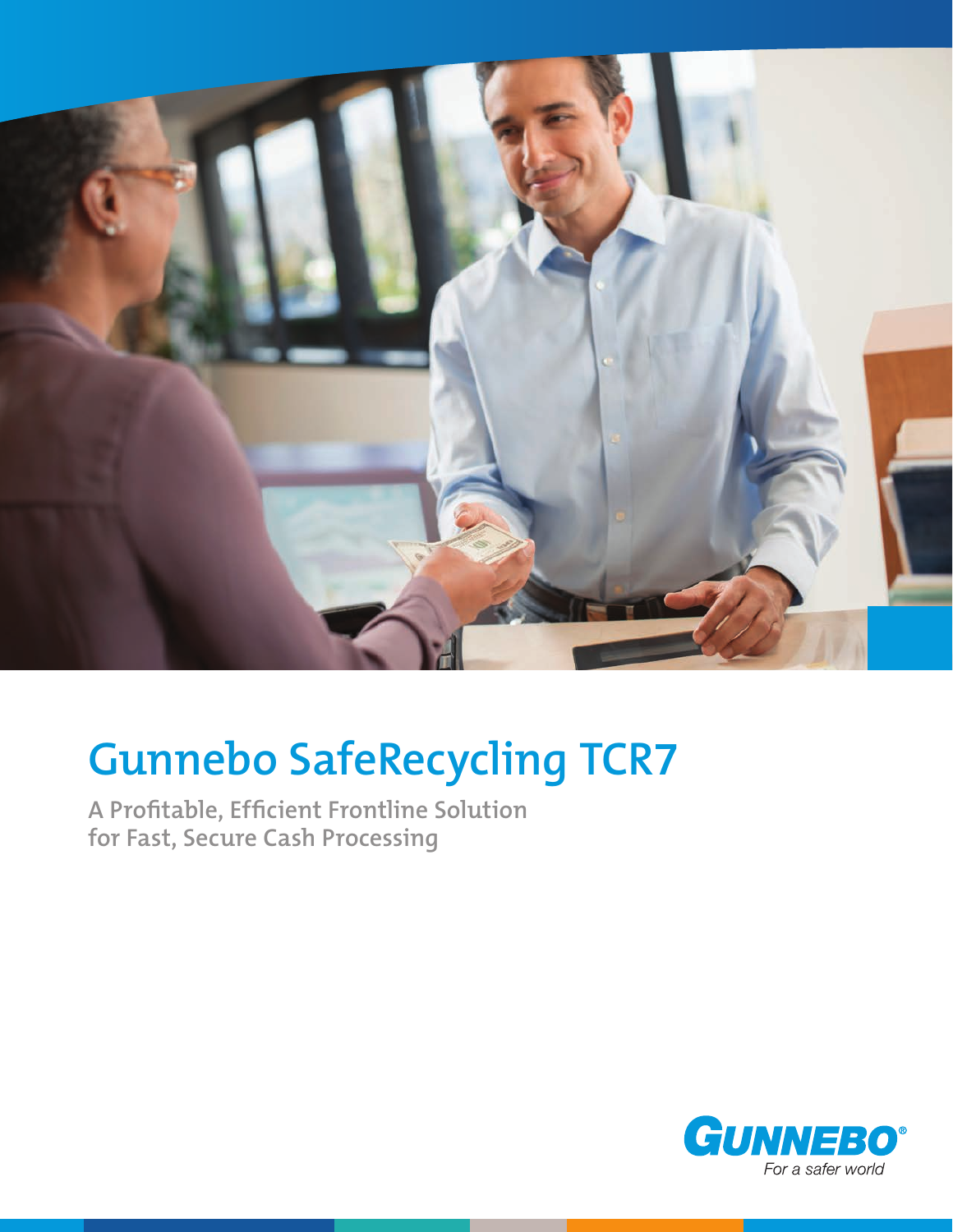### **SafeRecycling TCR7**





## Frontline Efficiency and Fast, Secure Cash Processing

Your bank branch is a vibrant and critical part of your business. It works with you to promote your services, attract new customers, strengthen relationships with existing customers, and drive revenue.

Yet for many financial institutions, creating a more modern and efficient branch environment can be daunting. Outdated cash procedures. Costly cash processing. Excess cash inventory. It all adds up to a poor customer experience that leaves revenue on the table and the customer frustrated. They need a simple, comprehensive and integrated solution that speeds cash transaction times, makes accurate deposits and stores cash in real-time, while still engaging customers with a personal touch.

The SafeRecycling TCR7 from Gunnebo meets the demands with a robust set of integrated teller automation capabilities. Adapted to under-counter installation, it provides an ergonomic, frontline cash management solution to drive fast, secure and efficient banknote processing.



Notes are automatically registered, counted, deposited, stored and dispensed at the point of each transaction. Cash limits become more visible. Excess cash inventories are reduced. Tellers can spend more time engaging customers and building stronger relationships, leading to higher referral rates and added cross-selling revenue.

#### *Reliable, High-Performing Technology Drives Value Across the Enterprise*

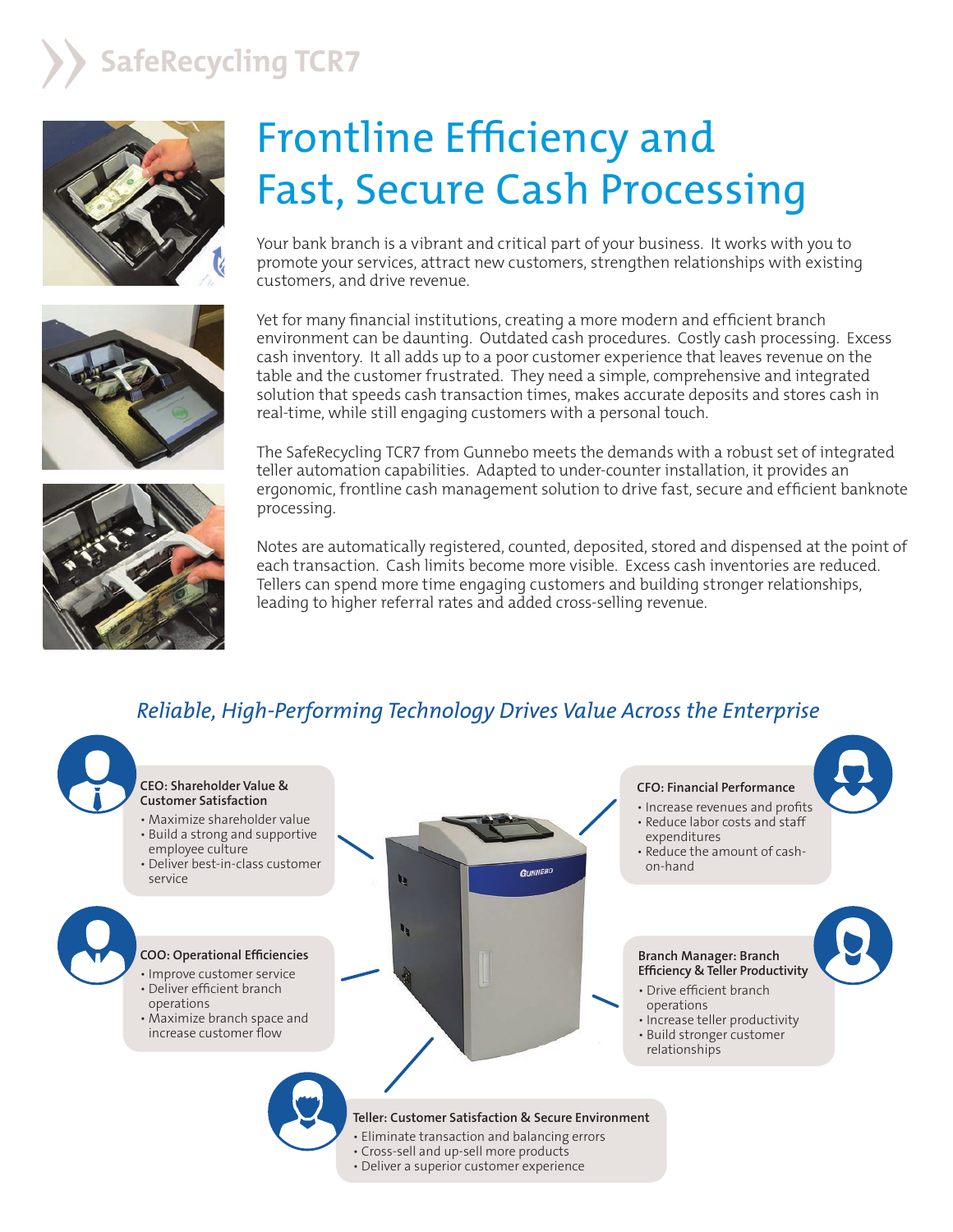#### An intelligent, secure cash management solution

The TCR7 is a full-service automated note recycling solution designed to increase security, efficiencies and cost control in your branch operations. Using a cassette-based intelligent system, notes are verified, accepted, instantly counted, and housed in a UL-291 rated safe, ready to be dispensed again.

Once a transaction is started, multiple notes are continuously fed, processed, loaded and stored by denomination in a cassette. No more manual counting, dual controls, cash drawer limits, or trips back and forth to the main vault. For added security, the TCR7 detects and rejects counterfeit notes back to the teller for evaluation.

The intelligent cassette-based technology provides an optional escrow process, speeding up each transaction. The cash is securely stored in multiple cassettes. If the teller needs to reverse a deposit transaction, the exact same notes are dispensed for the customer.

#### Demand excellence – and get it.

The TCR7 delivers the robust set of capabilities you need to transform your branch into an efficient full-service operation.

**Ergonomic design** – Easily place bills into an open, shutter-free cash slot. Centralized 5.7" touch screen provides real-time visibility of cash balances and service information for teller efficiency and comfort. The TCR7 can be used by multiple tellers simultaneously.

**Continuous feed** – Automatically count, validate, sort, dispense and store multiple banknotes for a more efficient, streamlined operation.

**Easy maintenance** – In the event of an error, touch screen service instructions provide guidance to the point of jams so it can be easily cleared by your staff.

**Large capacity** – Process up to 3,400 notes per cassette and 2,800 notes in up to 8 split cassettes. The TCR7 stores and recycles cash for up to 17,000 notes into five cassettes.

**Maximum security** – Store and recycle cash into five secure cassettes and a UL-291 certified safe.

**Note recognition technology** – Take 10 pictures per second of the front and back of notes and store the notes' serial numbers for added security.

**Self-auditing** – Count and audit cash in each cassette by moving fully loaded back cassettes to the two front cassette locations. Fully loaded cassettes eliminate the need to manually count and prepare cash for CIT pickup.

**Enhanced integration** – Integrate cash recycling into existing teller software applications for transparent use across bank operations. Compatible with popular teller systems and integrations from CFM, Compuflex and Add-On Technologies, among others.

**Small footprint** – Compact size and flexible design enable the unit to fit in small spaces and a wide variety of teller desk configurations.



#### **BENEFITS**

- Increase revenue and cash flow
- Reduce operating and staff costs
- Mitigate risk of theft and robbery
- Accelerate cash transactions at drive-up and over-the-counter
- Reduce cash-handling errors
- Increase real-time visibility of cash-levels across all branches
- Improve customer and teller security
- Deliver a superior customer experience with personalized, quality service
- Boost teller productivity
- Increase cross-sell and up-sell product opportunities
- Cut costs with automated internal auditing
- Save time and reduce costs with optional escrow
- Reduce service calls with high reliability